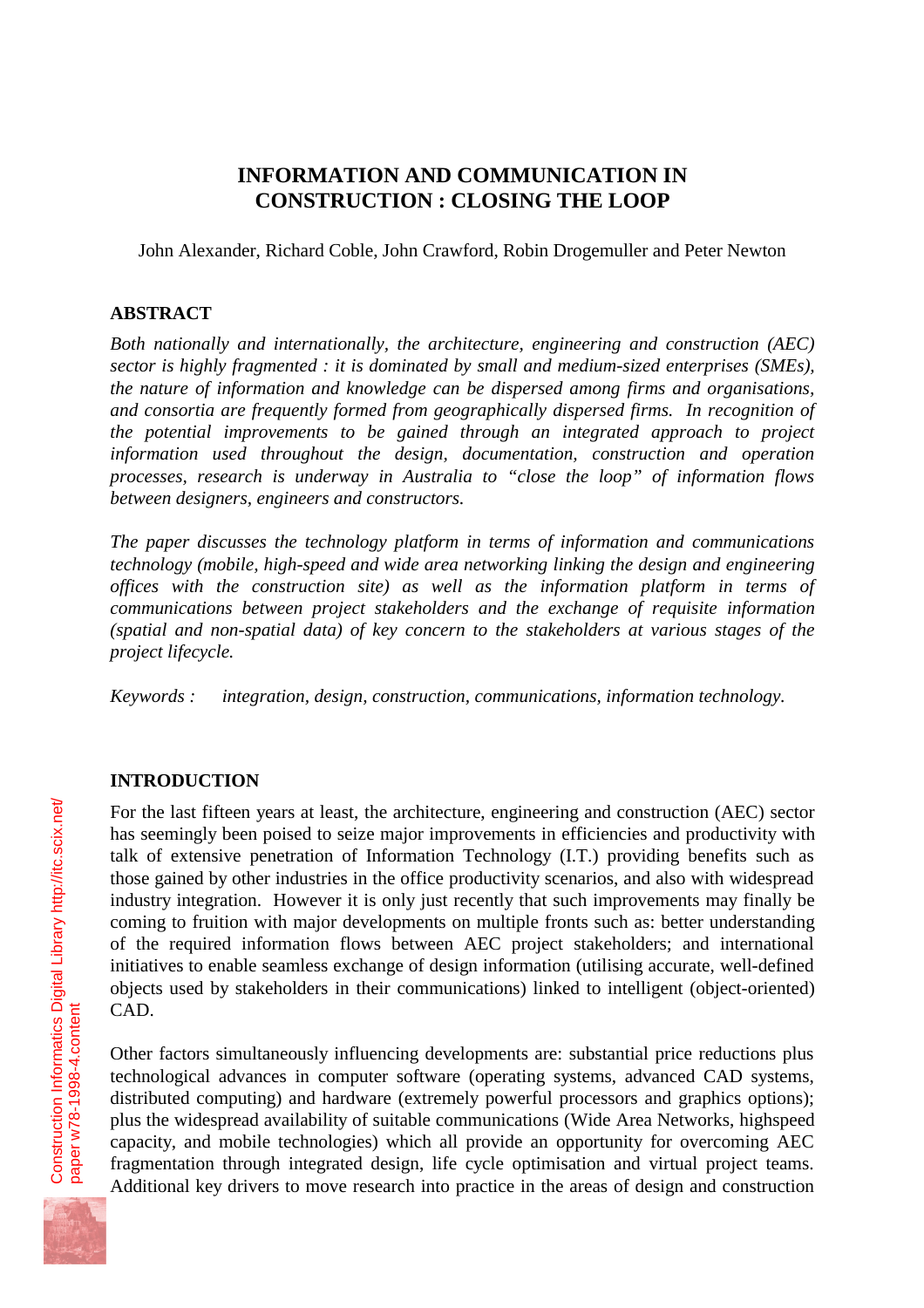include a move to performance-based standards designed to stimulate innovation in design which requires tools for performance appraisal, with minimal effort in checking compliance with regulations; and the need for innovation in the Australian AEC industry that enhances our built environment (DIST, 1998).

### **PLATFORMS**

## **Information Platform**

A holistic approach to building and construction projects – through planning, concept design, detailed design and documentation, construction, and operation and maintenance – is necessary in order to ensure that the benefits that potentially may accrue through using an ITbased approach are in fact captured. To gain the maximum benefits of an integrated approach, then data entered at one stage of the process should be available at other stages for further use or subsequent refinement – without the need to re-enter it. Various stakeholders in the building and construction process have different views of the data that is required to satisfy their individual requirements, and a system which exhibits flexibility and a distributed approach is believed to best serve our industries needs.

## Information flows, scope and breadth

The Architecture, Engineering and Construction (AEC) sector is made up of a large number of small organisations, which are specialists in particular parts of the industry. While this existing structure means that the industry can be highly competitive and efficient at the small scale, the fragmented nature of the industry makes large scale, coordinated change difficult.

The introduction of I.T. to the AEC sector has allowed narrow slices of the industry to be computerised, but there is no coordinated system for exchanging information between the numerous computer programs that are used. This means that much time and effort is wasted in converting or re-entering information that has already been entered into another program (Figure 1). It also introduces errors and makes coordination and checking of information difficult.



*Figure 1: Reducing Complexity with IFCs*

The obvious solution to this array of communication problems is to develop a vendor neutral interchange format that allows all of the different computer programs to exchange information into and out of this neutral format. After many early attempts at such a format, in 1994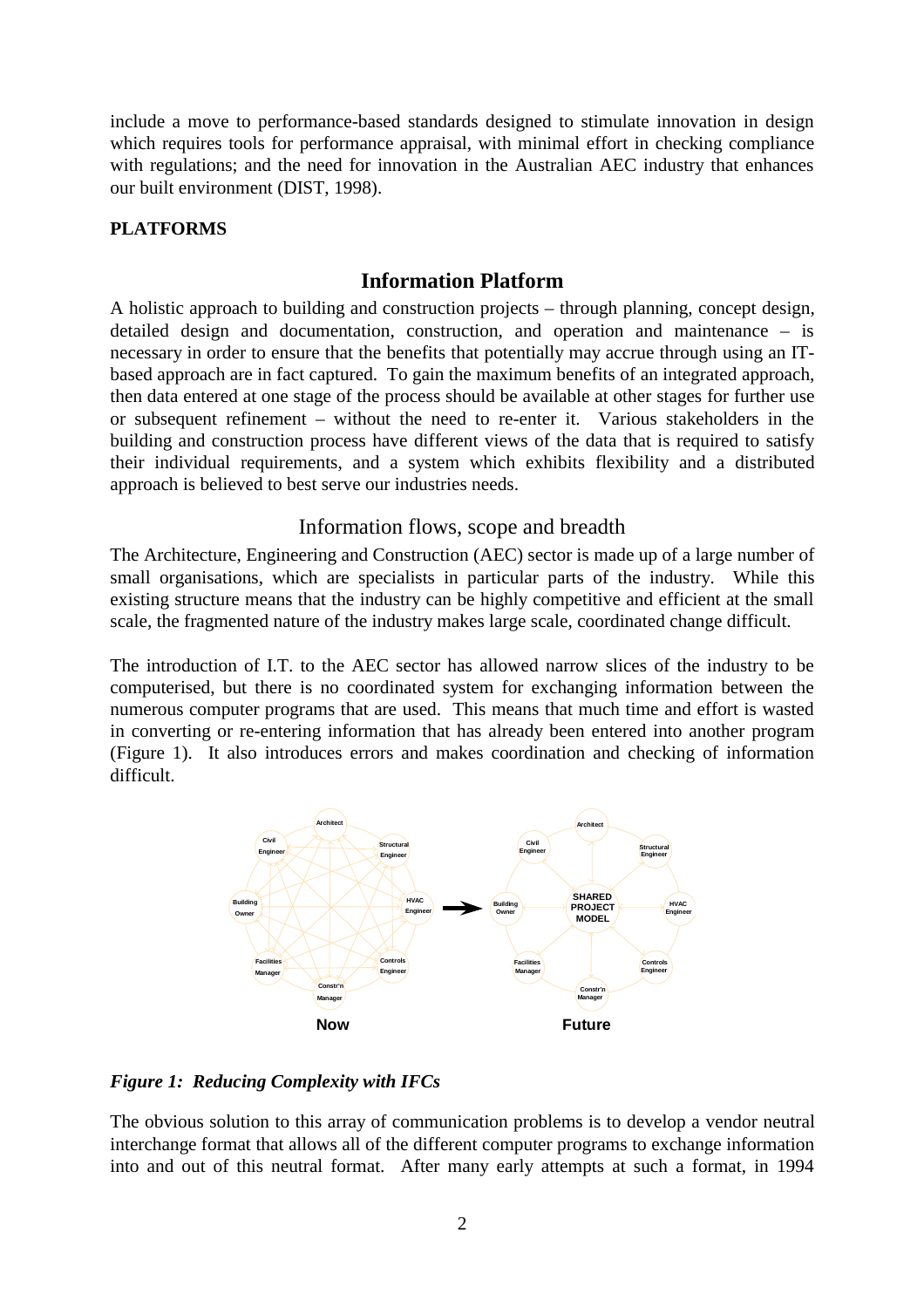AutoDesk founded a group of software developers to develop a neutral format for the AEC sector – this group was called the "Industry Alliance for Interoperability". After giving the first demonstration of the system, the IAI was opened up to the whole industry as the "*International* Alliance for Interoperability", and now has eight chapters spread throughout the world, with the most recent chapter being the Australasian (Australia/New Zealand) one. The Industry Foundation Classes (IFCs) provide this latest vendor neutral interchange format, however there are several problems with this approach. The major problem is to get all of the software developers to agree on a neutral format. The technical problems are defining the information that needs to be exchanged and developing the methods to exchange that information (IAI, 1997).

### IFC's – Industry Foundation Classes

The IFCs are descriptions of the building elements, resources and processes that are used extensively in the AEC industry, and they use a four-layer structure (Figure 2). The user sees the Domain level, which covers the particular interests of the various groups working in the industry, such as architects, clients and contractors. The Interop layer sits beneath the Domain layer and provides the communication mechanisms between the different groups, while the Core layer contains definitions that are shared across the groups, such as walls, floors and columns. The "lowest" level is the Resource level, which contains definitions of basic information such as measurements and units that are used by everyone.



*Figure 2: IFC Model Architecture*

## Intelligent CAD

The linking of expert systems to CAD engines has been a long-term aim of the research and CAD vendor communities. The intention is to support the designers and constructors of built facilities in using a wider range of information than is currently common practice, which will in turn, improve the quality of design solutions presented to clients, and will assist in reducing the impact of buildings on their surroundings.

Development work over the last fifteen years has indicated that the most appropriate method of adding intelligent support to CAD systems is to add "modules" which are independent of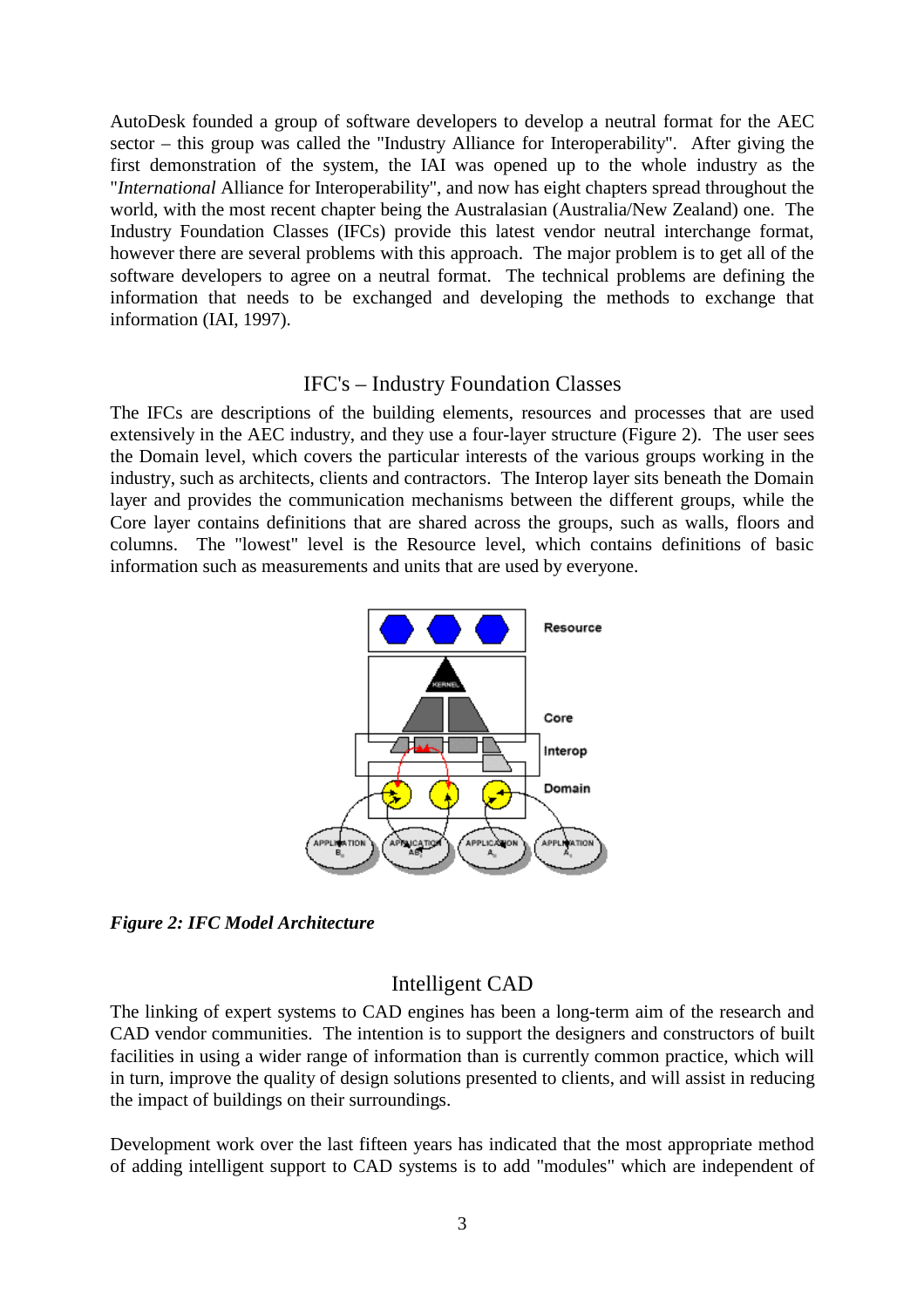each other (Figure 3). The designers work on a model of the building and its environment through a variety of user interfaces, and the "intelligent" modules can then assess the current state of the design and communicate advice to the user(s).



### *Figure 3: Intelligent CAD platform*

There are several factors, which have slowed the introduction of intelligent CAD. The most significant factor is the lack of industry-agreed definitions of the items and objects that need to be considered within a building project – this is being addressed by the aforementioned Industry Foundation Classes which allow the various information providers (e.g. Australian Standards; proprietary product databases, etc.) within the AEC sector to provide their information in computer interpretable form. Appropriate technology must also exist to support access to the information, and this may be covered by the use of Standard Data Access Interfaces (SDAI) to databases (ISO 10303:22, 1994), and the various Interface Definition Languages (IDL) (e.g. Microsoft's IDL under Windows), while the STEP Part 21 file format (ISO10303:21, 1994) can be then used to archive data as ASCII files for long term archiving. The information can then be linked in to building data definitions, which are shared across the whole industry. As a project is designed, a building model is developed based on the IFCs, and IDLs and SDAIs provide interfaces to software packages.

### **Communications and I.T. Platform**

#### Emergence of Virtual organisations

Traditional (current) practice tends towards the physical assembly of a project design team in relative physical proximity to the project site. The limitations of this approach include an inability to "assemble" the best team, to access key "head office" resources, and to work across several projects at the same time, etc. However, in the late 1990s, key shifts in information and communications technology and management thinking are identifying opportunities for a new organisational paradigm for industry which features team-based work, a highly integrated organisation and an enterprise which is capable of establishing and sustaining external strategic linkages.

For the AEC industry this provides opportunities for the formation of *virtual project teams* where communications, video and CAD technologies can be employed to electronically link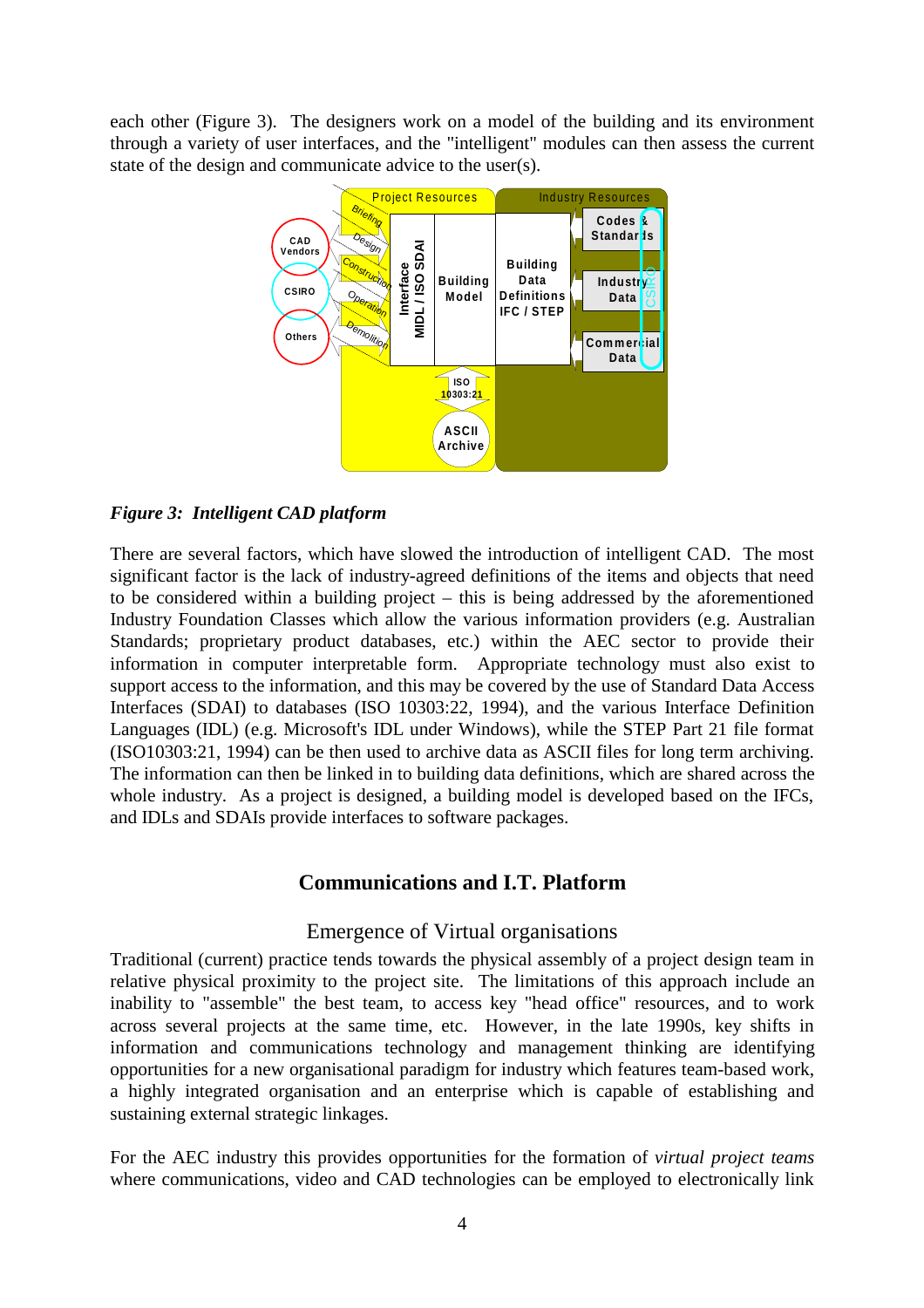members of a consortium who are geographically dispersed and located at some distance from the site of the project. For such teams, a technology platform and the supporting infrastructure is now emerging which is capable of providing support for collaborative work during concept discussions, design and documentation, as well as construction and fit-out (Figure 4).



*Figure 4: Real-time collaborative working on design, documentation, and construction.*

The wide-spread availability in many developed countries of higher speed commercial communications services such as ISDN – Integrated Services Digital Network, Frame Relay and ATM – Asynchronous Transfer Mode, along with the international standards governing their implementation, means that higher capacity communications to support operations of virtual organisations is becoming far more common. However, in construction at least, the cost (of both hardware and communications) to establish and support the virtual organisation still remains a major issue amongst project stakeholders, and consequently the critical mass of stakeholders able to participate in these virtual design and construction organisations has not yet been achieved. In the short term, Internet access by the various stakeholders (at relatively low speeds using existing networks) is providing some level of low-cost connectivity for file transfer and document updates, but issues of information security and privacy still remain.

## Globalisation and Wide Area Networking

The emergence of a *global information infrastructure* (Brett, 1993) provides a new platform for supporting Australian-based companies involved in international engineering and construction projects (Warf, 1991; 1996). In Australia, the market for construction is relatively limited, but global telecommunications however, in combination with a more open environment for international trade in business services, provide the ingredients for a global market for construction. Harnessing the capabilities offered by higher speed communications diminishes, to a certain extent, the problems inherent in managing offshore projects. It is apparent that Australian companies must become more proficient with I.T. in construction – since global competition is the "down-side" to a global market.

Even prior to the widespread installation of optic fibre cables near residential properties in Australia, the impetus towards working at home had been highlighted in the growing literature on telecommuting (Riley, 1996) – although firm estimates of numbers involved are difficult to establish (Newton *et al*, 1994). For the growing class of information workers – which includes a significant proportion of those linked to a construction project, whose primary task is the creation and manipulation of symbols (viz. CAD drawings, textual documents, quantities of building materials, financial modelling, work-flow schedules, etc.) – *where* they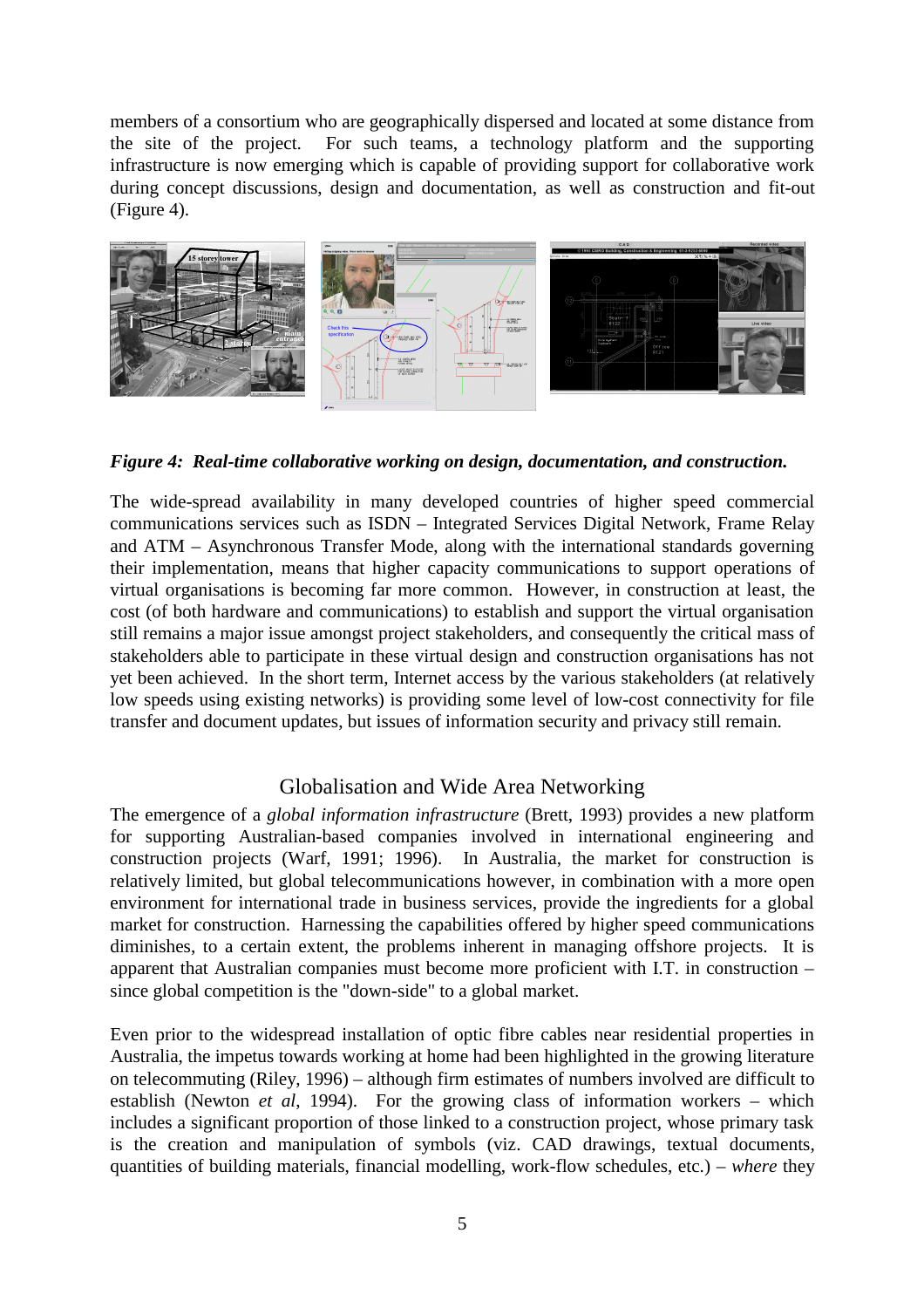work will increasingly become a matter of personal preference and organisation practice. Wide Area Networked computing (i.e. widely distributed computers linked by high-speed wired or wireless communications) will provide the platform on which this new mode of working will evolve.

### Visualisation; virtual and augmented reality

Compared to just a couple of years ago, powerful microprocessors at relatively inexpensive prices plus major advances in graphics hardware and software are now making possible, at the desktop, that which was only previously available to users of specialist workstation computers at a cost of tens (or even hundreds) of thousands of dollars. Researchers and leading-edge design and construction professionals dreamed of these capabilities in the early 1990's, and relatively low-cost desktop computers are now capable of running sophisticated visualisation, simulation and CAD software which were previously only in the realms of very large companies, research laboratories and university departments. For instance, the ability to digitally capture, in real time, images from a refurbishment project or a construction site and combine these in various ways with information from design and project databases provides a whole new approach to visualising and understanding detailed plans, models and the location of facilities. This further step goes beyond simple electronic whiteboarding – which may use captured video images as a background to the session – to a point where the video image (held in conjunction with accurate positional information) will be an integral part of the process of "augmented reality" to assist site personnel in locating and visualising features, while "virtual reality" techniques and tools are starting to assist designer/users in model analysis and more sophisticated decision making.

## Mobile technologies

In order to complete the loop between design office and construction site / office and ensure that key project information once collected is retained for use by others – to be subsequently expanded and refined as the project proceeds – we must give personnel on the construction site, or in the field, the ability to collect and provide, or to gain access to, correct, accurate and up-to-date project information (Figure 5). Increasingly this ability to form part of the project information loop will be supported by mobile or wireless technologies, and by providing onsite or field users with graphically-oriented tools matched to their level of computerliteracy/naivety, of course agreeing that "site workers should be trained for the proper use of information and other new technologies" as Tupamäki (1997) notes in his report on RTD Strategies for European Construction.

Graphically oriented, icon-driven (rather than keyboard-oriented) software – written specifically for the construction industry – and implemented on a single, small, portable handheld device (similar in size to existing site radio facilities) will provide on-site users with the ability to generate or collect accurate data and project information, and to retrieve and exchange information with other stakeholders, as their project role requires.

Combining features such as dual digital cameras, a Global Positioning System (GPS) receiver, inclinometer, digital compass, touch screen and pen interfaces, bar-code reader, and wireless radio/mobile communications – all integrated into the single handheld device (Alexander *et al*, 1997) – will allow users on-site to, for instance, take easy measurements of construction objects from instantaneous digital photographs (allied with the accurate location and orientation of camera and object), and to provide this information to other stakeholders working across- or off-site. Cameras provide the necessary documentation for field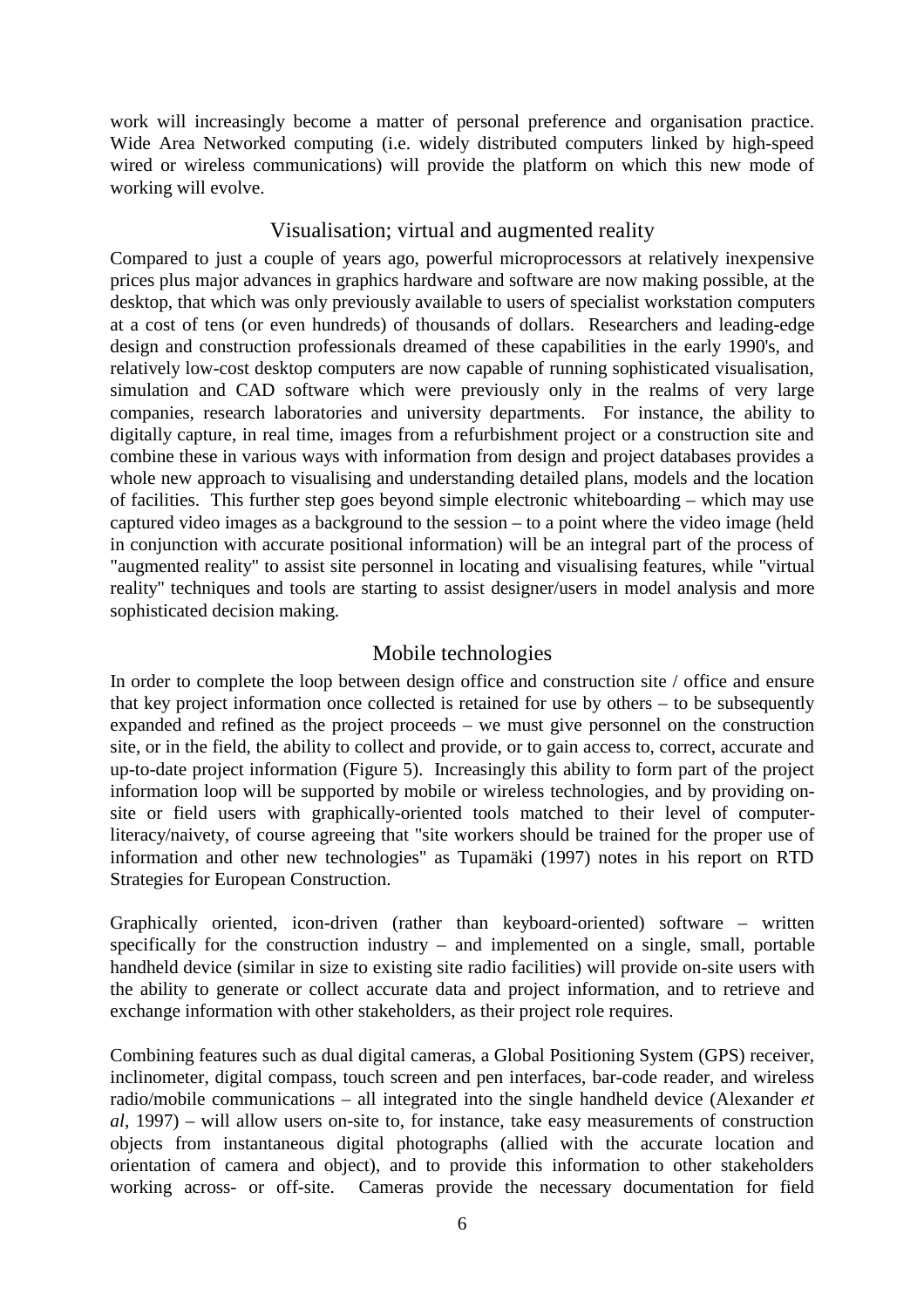observations and also simplify record keeping, while two-way wired or wireless communications will provide access to the design office, corporate facility, and customer databases. Using a central base-station nearby the construction site provides on-site communications between workers as well as giving access to data and transfer through such handheld communicators equipped with inexpensive two-way digital packet radio modems. Some applications are less time-critical, but many are time sensitive and rapid updates to project information are necessary to maintain data synchronisation and to prevent information concurrence problems – the age-old design and construction problem.



*Figure 5: I.T. systems for construction project teams*

At present in Australia, the public digital mobile networks do not support data transfer rates higher than 9600 bits per second, so that direct off-site communications are restricted to short message services (SMS) and the like. However with better video compression algorithms on the client side and a likely upgrade in public mobile transmission speeds, the use of such handheld communicators to access other graphical data sources such as corporate facilities and customer data bases directly across the mobile network will soon be possible. Again as Tupamäki (1997) notes " modern information technology, together with modern telecommunications and multimedia, offers great opportunities for the construction industries to apply these techniques to the production process itself. Information flow from and to the construction site should be taken care of with modern communication technology, which would shorten the construction time. Managing mobile communications on the building site will be indispensable ".

In order to effectively "complete the loop" between designers, engineering contractors, and constructors the current level of computer-awareness of potential users on a construction site must be raised, and the approach recommended is one of tailoring hardware and software systems to provide purpose built tools for specific uses. Research has shown (Coble, 1994) that such a system must be closely integrated so that carrying and fitting additional parts and cables does not burden the user; it must have sufficient battery power to not require constant recharging when used in the field; that the device must be sufficiently small to be easily handled and managed, and yet must be large enough to provide information in meaningful "chunks" to the user; and for personnel generally more used to simple technology, it must be graphics- or speech-oriented with little or no requirement for typing or keyboard skills. A device with a high resolution touch-sensitive screen in conjunction with sophisticated yet simple-to-use software is seen as the best vehicle to encourage on-site workers to participate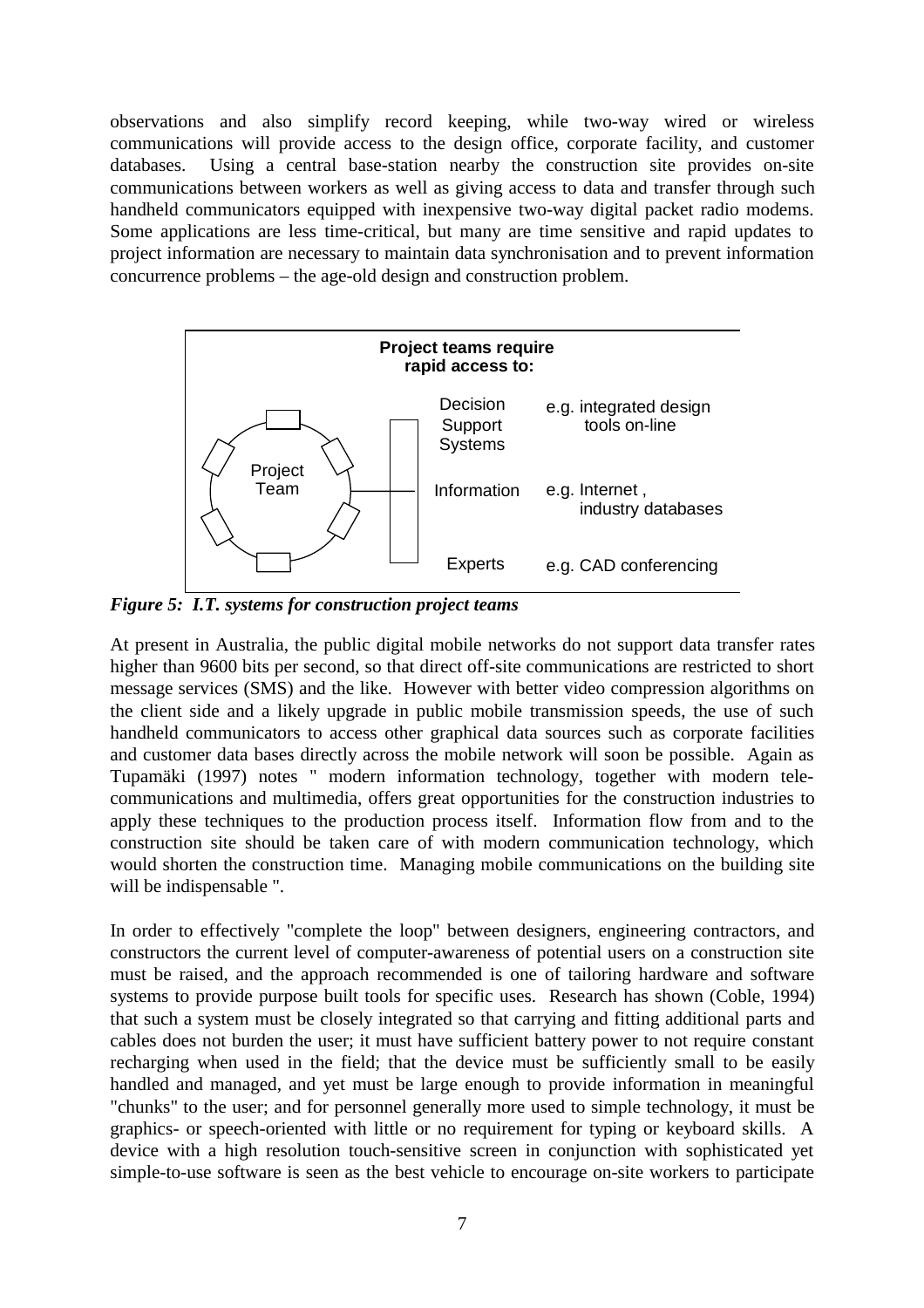in the "I.T. revolution", for project information to be retained and made accessible to appropriate stakeholders – in other words for the information loop to be closed.

### **TOWARDS AN INTEGRATED SYSTEM FOR COMMUNICATING INFORMATION IN DESIGN AND CONSTRUCTION**

Turnkey systems are popular across many sectors of industry in that they deliver an integrated system that supports key operations for an organisation. Whether the components of such an integrated system for communicating information in design and construction are combined as part of a commercial turnkey system will be driven by market requirements. It is clear, however, that maximum benefit will result from a situation where pertinent information resident in a project database can be seamlessly accessed by remote members of the project team, whether they be architects working out of their head office or superintendents on a construction site (Figure 6), and furthermore, that all participants in a construction project can access appropriate information held on "remote" industry databases, accessible via ISDN, the public Internet, or a private 'intranet'. As Okamoto (1997) observes " If the system to share building related information from upstream to downstream is established with the cooperation between the country and private companies, productivity of the construction industry, …. , can be drastically improved. " .



*Figure 6: Integrating the communication of information in construction*

#### **CONCLUSIONS**

The new paradigm of global networked computing will provide opportunities for radical change in the AEC industry capable of delivering substantial efficiency benefits provided the stakeholders cooperate. Firms that are prepared to compete against time as well as cost and quality will be the ones to capitalise on these opportunities. *Cost* is the most deeply entrenched influence within industry, but in recent years has been joined by *quality* (Randall, 1995) and also *time* (Stalk and Hout, 1990) as additional dimensions of competition.

The project team will, however, constitute a central focus for change where networked computing – linking design, engineering and constructors on-site – can deliver access to the best people, the best information and the best software – any time, anywhere. The research community and leading-edge AEC industry practitioners need to rapidly demonstrate this potential through Research and Technological Development, and encourage on-site workers to participate in the "I.T. evolution" – for vital project information to be collected, retained and made accessible to other appropriate stakeholders – for the information loop to be closed.